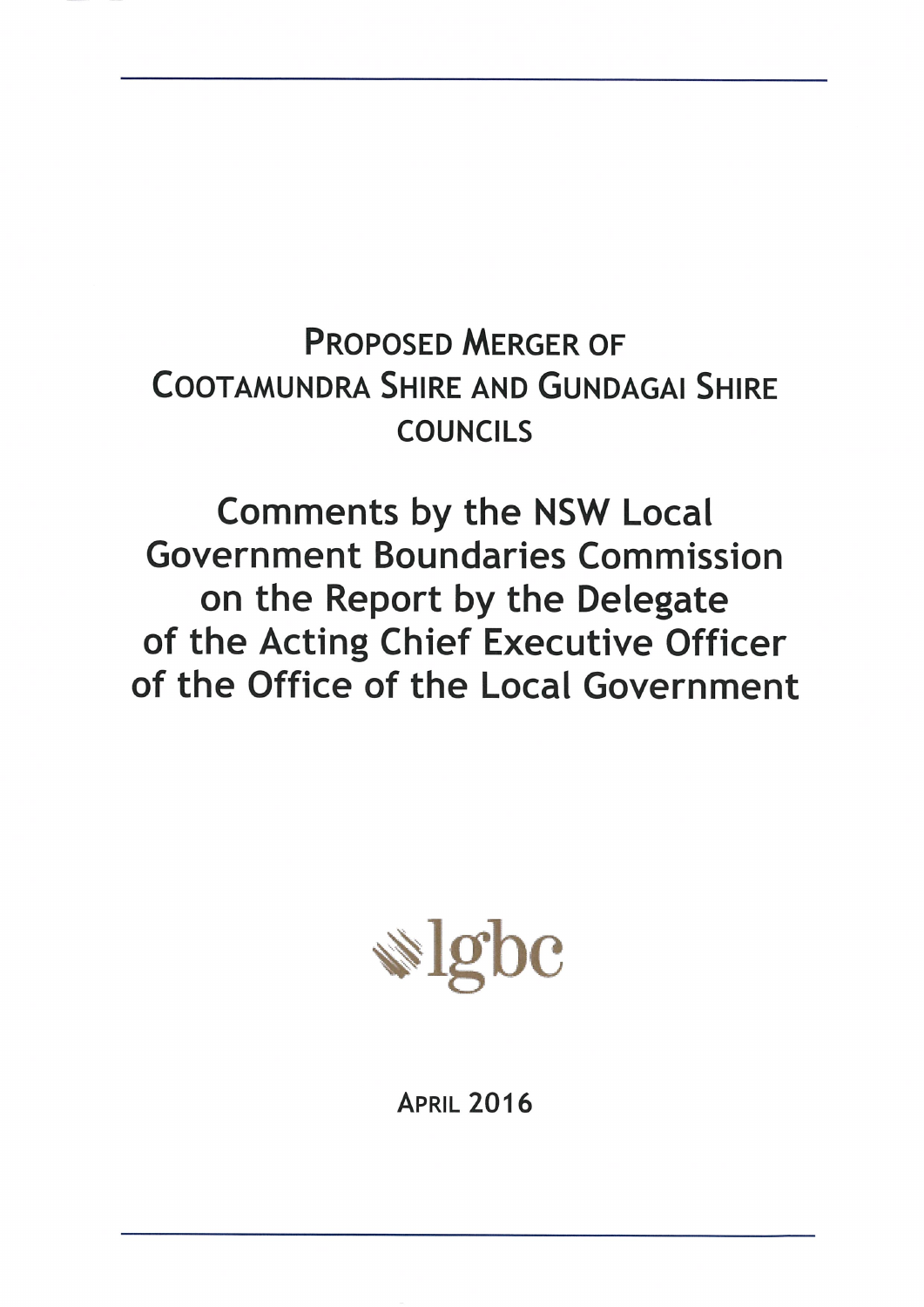

**Local Government Boundaries Commission GPO Box 5341** Sydney NSW 2001

The Hon Paul Toole MP Minister for Local Government Level 17 NE 52 Martin Place, SYDNEY NSW 2000

Dear Minister

#### Proposed merger of Cootamundra Shire and Gundagai Shire councils

The Local Government Boundaries Commission provides its comments on the Delegate's Report into the above merger proposal under section 218F(6) of the Local Government Act 1993.

Yours sincerely

Bob Sendof

RJ Sendt Chairperson 29 April 2016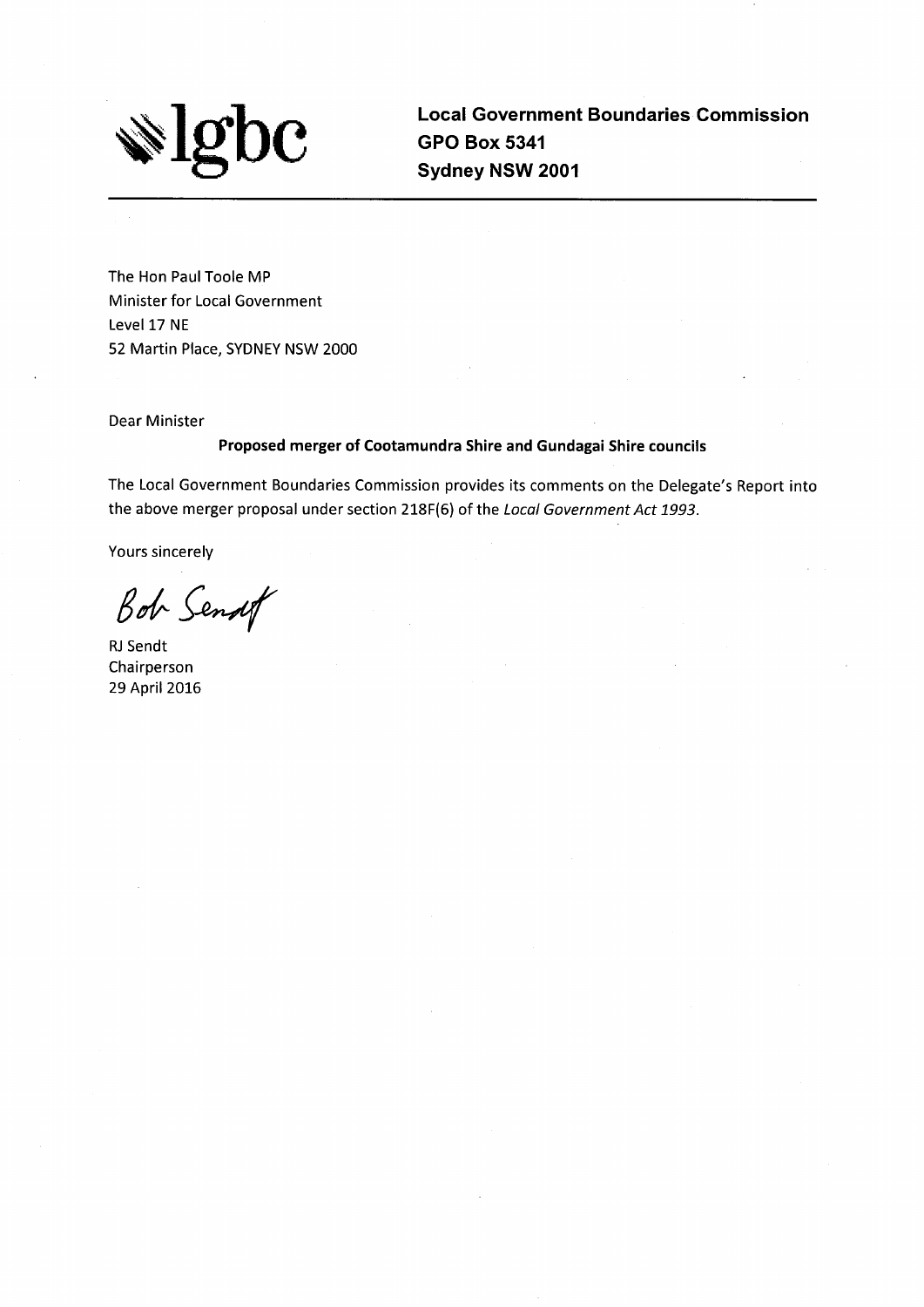# **1. Summary of Local Government Boundaries Commission comments**

The Boundaries Commission has reviewed the Delegate's Report on the proposed merger of Cootamundra Shire Council and Gundagai Shire Council to determine whether it shows the legislative process has been followed and the Delegate has taken into account all the factors required under the *Local Government Act 1993* (the Act).

#### **The Commission has assessed that:**

- **the Delegate's Report shows that the Delegate has undertaken all the processes required by section 263 of the Act,**
- **the Delegate's Report shows that the Delegate has adequately considered all the factors required by section 263(3) of the Act, and**
- **the Delegate's recommendation in relation to the proposed merger is supported by the Delegate's assessment of the factors.**

# **2. Summary of the merger proposal**

On 6 January 2016, the Minister for Local Government referred a proposal to merge the local government areas of Cootamundra Shire Council and Gundagai Shire Council to the Acting Chief Executive of the Office of Local Government for examination and report under the Act. The following map shows the proposed new council area (shaded in green).



#### *Proposed merger of Cootamundra and Gundagai*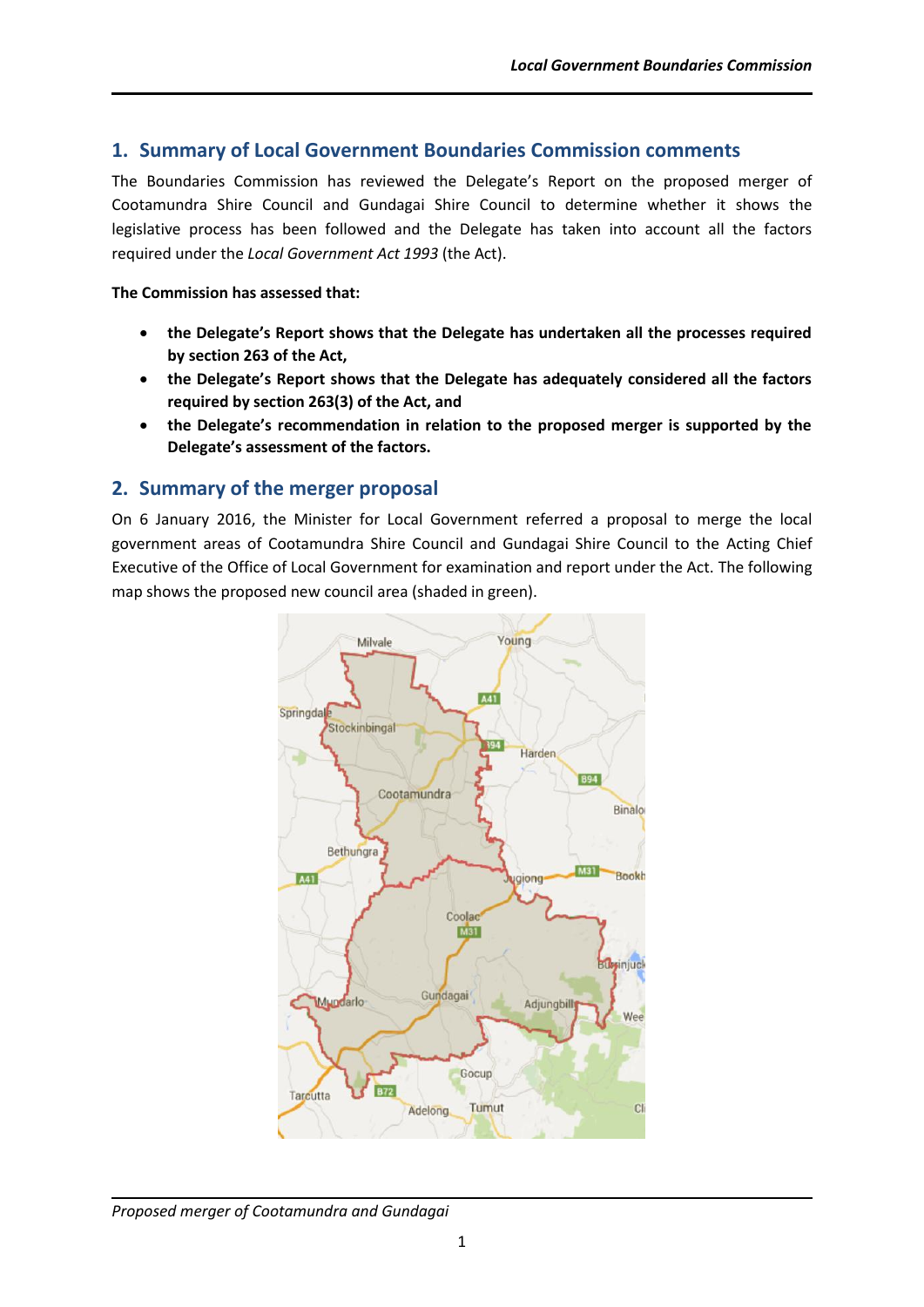The proposal would have the following impacts on population across the two councils.

| Council                   | 2016   | 2031   |
|---------------------------|--------|--------|
| Cootamundra Shire Council | 7.350  | 6.600  |
| Gundagai Shire Council    | 3.700  | 3.450  |
| New Council               | 11.050 | 10,050 |

*Source: NSW Department of Planning & Environment, 2014 NSW Projections (Population, Household and Dwellings).*

The Acting Chief Executive delegated the function of examining and reporting on each of the proposals to a number of people, known as 'Delegates'. Delegates were required to examine and report upon each merger proposal rigorously and fairly. The examination process included Delegates calling for submissions and holding a public inquiry on each proposed council merger. Delegates prepared a report on the proposal and provided that report to the Local Government Boundaries Commission.

# **3. Role of the Local Government Boundaries Commission**

The Local Government Boundaries Commission is an independent statutory authority constituted under section 260 of the Act. The Boundaries Commission examines and reports on any matter referred to it by the Minister in relation to the boundaries of local government areas and the areas of operation of county councils.

The Boundaries Commission has several functions under the Act. In the current context (where the Minister has elected to refer the proposal to the Office of Local Government, rather than the Boundaries Commission, for examination), the most relevant Commission functions are set out in section 218F(6) of the Act. This section requires:

- the Chief Executive to furnish the Report on the examination of the merger proposal to the Boundaries Commission for review and comment, and
- the Boundaries Commission to review the Report and send its comments to the Minister.

The Commission's role does not involve re-examining the advantages and disadvantages of the proposed mergers, accepting submissions or holding public inquiries.

# **4. Delegate's recommendations**

The Delegate's key recommendation is:

*"… the Delegate has determined a recommendation that the Proposal should proceed".*

# **5. The Commission's detailed comments**

#### *5.1 Review of the process followed by the Delegate*

Under the Act, the Delegate is required to undertake certain processes in examining a merger proposal. These processes include holding an inquiry, allowing members of the public to attend meetings as part of the inquiry and calling for submissions. As part of its review of the Delegate's Report, the Commission has looked at whether these processes were followed.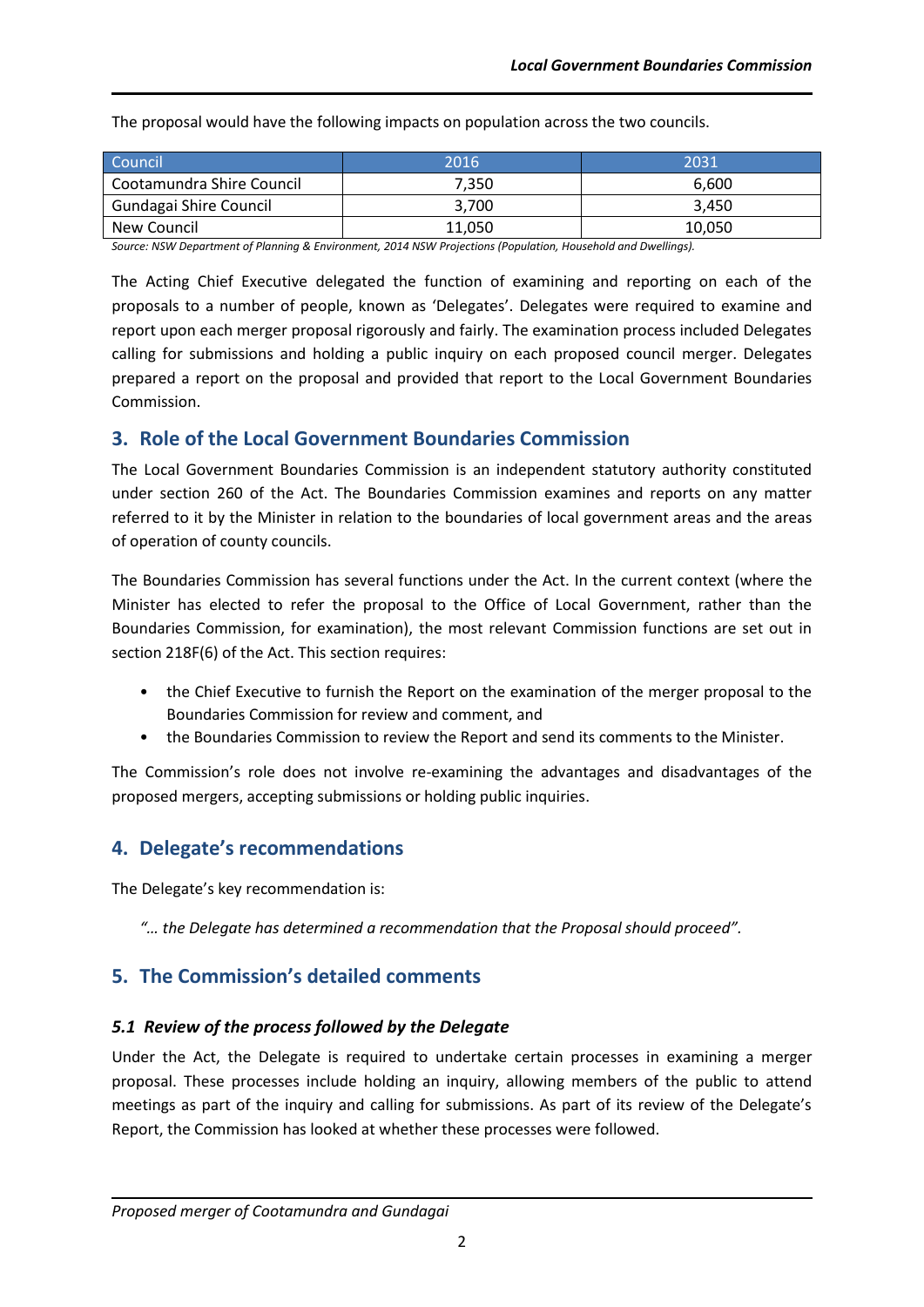In total, the Delegate considered 277 written and verbal submissions from the public, community and other organisations and councils.

The Delegate held two public inquiries on Thursday, 4 February 2016 at the Cootamundra Ex-Servicemen's and Citizens Memorial Club and the Gundagai District Services Club.

*The Commission's view is that the Delegate has met the relevant requirements.*

# *5.2 Review of the Delegate's consideration of the factors specified in the Act*

Under section 263(3) of the Act, the Delegate is required to have regard to a range of factors when considering a merger proposal.

*Overall, the Commission's view is that the Report shows the Delegate adequately considered all the factors.*

The Commission has formed this view based on its review of the discussion presented in the Delegate's Report. The Commission specifically considered whether the extent of that discussion adequately canvassed the range of issues raised in the written submissions made to the Delegate, the views expressed at the public hearings and other information that would have been available to the Delegate.

The Commission makes the following comments relating to each factor:

# *5.2.1 Financial factors*

Section 263(3)(a) of the Act requires the Delegate to have regard to:

*"the financial advantages or disadvantages (including the economies or diseconomies of scale) of any relevant proposal to the residents and ratepayers of the areas concerned".*

In determining the impact of financial factors, the Delegate considered the projected figures modelled by KPMG for the NSW Government's merger proposal, alongside the assessment of the Councils' financial sustainability rating (FSR) and short term outlook carried out by the NSW Treasury Corporation (TCorp), and the Fit for the Future determinations carried out by IPART. The Delegate also considered the Council's own submissions which challenged some of the KPMG projections and, in the case of Gundagai, questioned the accuracy of IPART's calculations.

The Delegate noted that under the financial modelling prepared by KPMG, the proposed merger has the potential to provide an \$18 million benefit to its communities over 20 years, which will include a net financial saving of \$3 million (equal to \$150,000 a year), a \$900,000 improvement in annual operating results over 10 years and to generate average savings of \$440,000 every year from 2020 onwards.

The Delegate considered IPART's assessments of the Councils' ability to meet the Government's 'Fit for the Future' criteria. Cootamundra Shire Council was not assessed independently as it had submitted a proposal to merge with neighbouring Harden Shire Council, which IPART deemed 'Fit'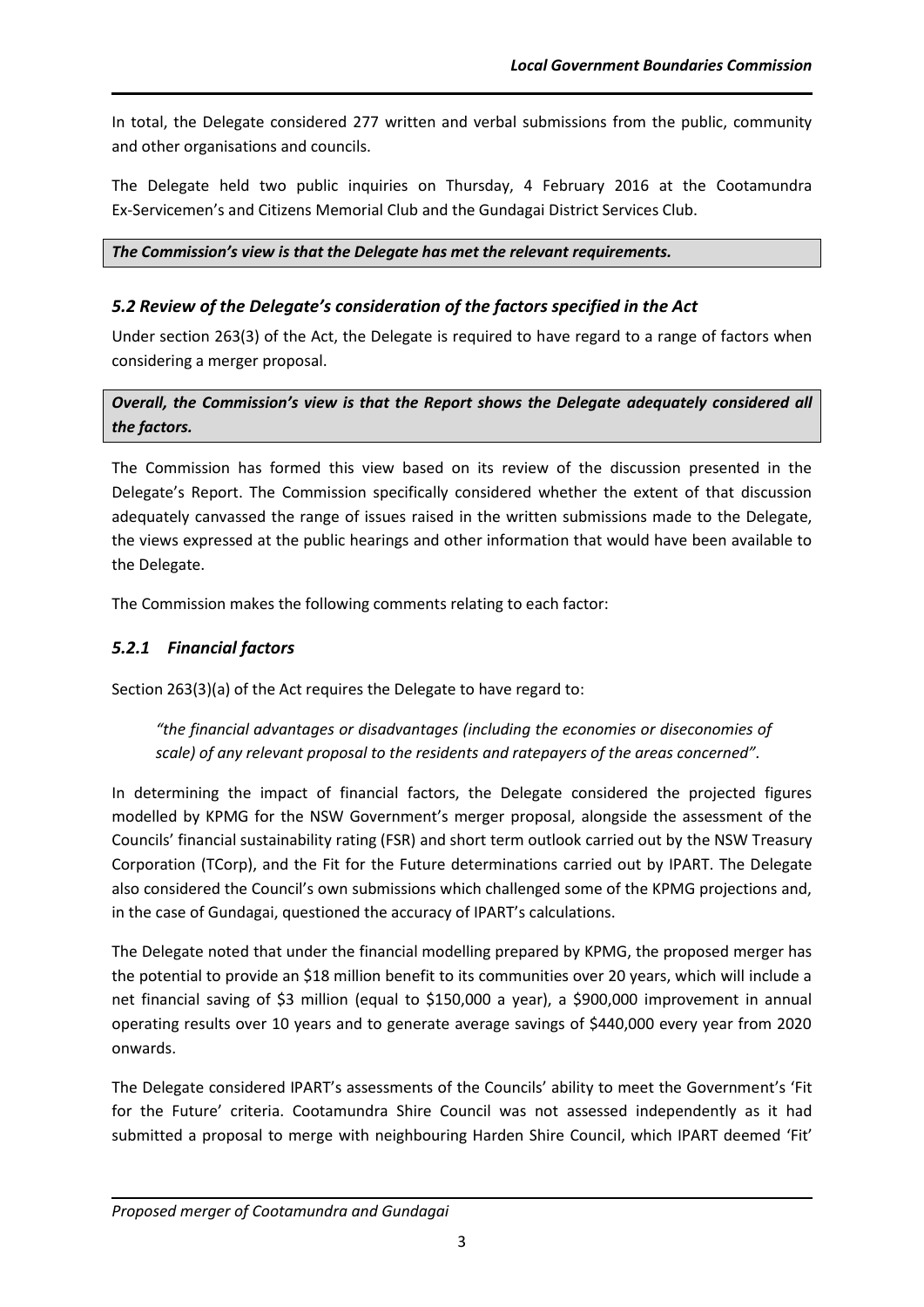under the designated criteria. Gundagai Shire Council submitted a proposal to stand alone with IPART finding it 'Not Fit', as it did not meet the required scale and capacity criterion.

In putting forward their submissions to the inquiry, the Delegate reported that both Councils had questioned the validity of the KPMG assumptions and noted that the savings alone did not provide a strong case for merging. The Report acknowledged that Gundagai Shire stated that the information in the merger proposal relating to its financial situation was incorrect. The Delegate noted Gundagai's claims that it has proven itself to be financially sustainable, with an improvement in its cash and reserves of \$4.7 million over the past 10 years, and that it expects this improvement to be ongoing, with an additional \$5.6 million (around \$560,000 annually) over the next 10 years.

The Delegate highlighted that both areas have a significant population of low income ratepayers for whom the additional costs of balancing the books of a merged council entity may prove unacceptably/unsustainably onerous. The Report noted that these issues will have to be given careful consideration in the event that the merger proposal goes ahead, and will necessarily require a fair and balanced approach.

Based on the current financial information provided, the Delegate concluded that as neither Cootamundra nor Gundagai Shires are large councils and their population and rate bases are relatively small (even by rural standards), it is clear that any new merged council would struggle to avoid an operating deficit in the short to medium term. However, he stated that in the medium to long term, there would be significant financial benefits to all residents and ratepayers as a result of the proposed merger. He also stated that there are many potential synergies in service delivery and operations which would enhance the financial position of a new council, in addition to increasing and standardising the rate base.

*The Commission's view is that the Delegate adequately considered the issues under this factor, while noting the limited analysis of economies and diseconomies of scale.*

# *5.2.2 Communities of interest*

Section 263(3)(b) of the Act requires the Delegate to have regard to:

*"the community of interest and geographic cohesion in the existing areas and in any proposed new area".*

The Delegate found that the existing councils of Cootamundra and Gundagai Shires both place a major emphasis on roadworks and service provision within towns to cater for the needs of both town and rural residents and their local farming communities. The Delegate noted that there are strong similarities in the demographic and economic profiles of both communities and both Cootamundra and Gundagai collaborate with neighbouring regional councils on a voluntary basis through the Riverina Eastern Regional Organisations of Councils (REROC) group on programmes around regional transport, waste management strategies and tourism.

The two major towns in each LGA are directly connected by a 45 minute drive along Muttama Road and both Councils share responsibility for maintaining this regional link road as well as numerous other local and back roads.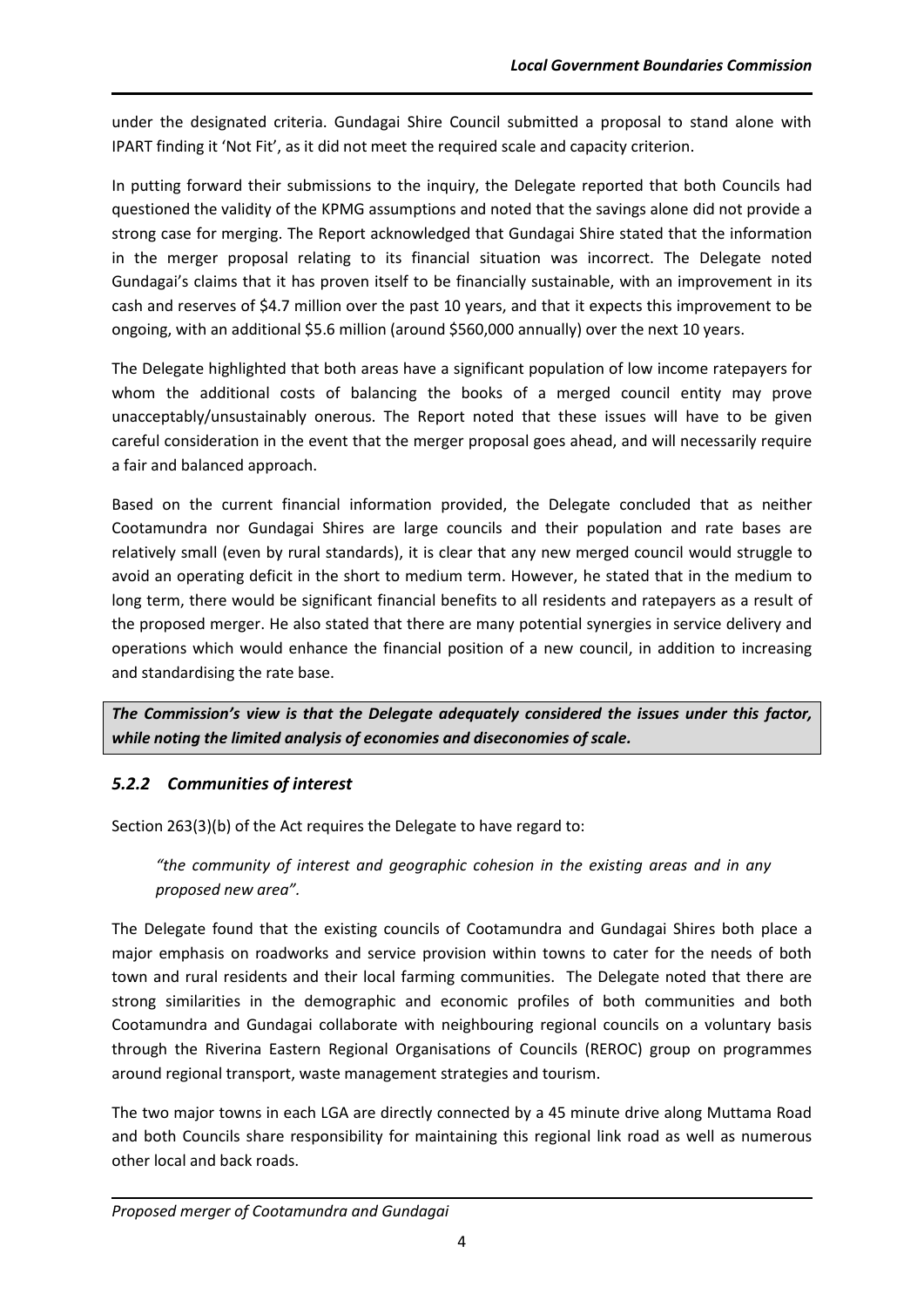The Delegate reported that a significant number of residents' submissions expressed strong views that there is no community of interest between Cootamundra and Gundagai. Residents pointed to differences in the type of agriculture which predominate in each LGA (livestock grazing as opposed to broadacre cropping), and Gundagai residents stated that they never went to Cootamundra, and instead relied on Tumut for major banking, legal, accounting and professional services.

The Delegate noted that, despite these views, it is clear that both Cootamundra and Gundagai are primarily farming communities, and both towns provide agri-business and industry support services for their rural residents.

The Delegate concluded that the creation of the proposed new LGA could provide an opportunity if the merger proceeds, for the new entity to embrace structural and governance reforms which will result in a stronger council with a more flexible and adaptable approach to providing services to its communities. The Delegate also concluded that a merger would also provide an opportunity for a new approach to partnering with State Government to establish and implement regional and local priorities.

#### *The Commission's view is that the Delegate adequately considered the issues under this factor.*

# *5.2.3 Historical and traditional values*

Section 263(3)(c) of the Act requires the Delegate to have regard to:

*"the existing historical and traditional values in the existing areas and the impact of change on them".*

The Delegate noted that historical tradition plays a definitive role in Gundagai's sense of identity. This was clearly evidenced in the large number of submissions received from Gundagai which specifically referred to the town's status as an 'iconic' Australian country town, recognised for its pioneering spirit, ANZAC traditions and the 'Dog on the Tuckerbox'.

The Delegate reported that Cootamundra also has a strong pioneering tradition and can lay claim to other iconic Australian features including as the birthplace of Don Bradman and the home of the Cootamundra Wattle.

As noted by the Report, a recurring theme in submissions from Gundagai Shire residents and ratepayers was the fear that, in merging the two councils, the identity and historic traditions of Gundagai would be lost, along with the town's brand potential as an economic driver for tourism and jobs. The Delegate noted that Cootamundra Shire has also recognised the importance of brand recognition for the region and has acknowledged the value in the Gundagai name, and has suggested the new council could be called Gundagai Regional Council.

The Delegate is of the view that if this suggestion is adopted, it could help in mitigating the concerns of Gundagai Shire residents and ratepayers about potential loss of identity.

The Delegate concluded that both Cootamundra and Gundagai have long and proud traditions as pioneering Australian country towns and their communities are rightly proud of their individual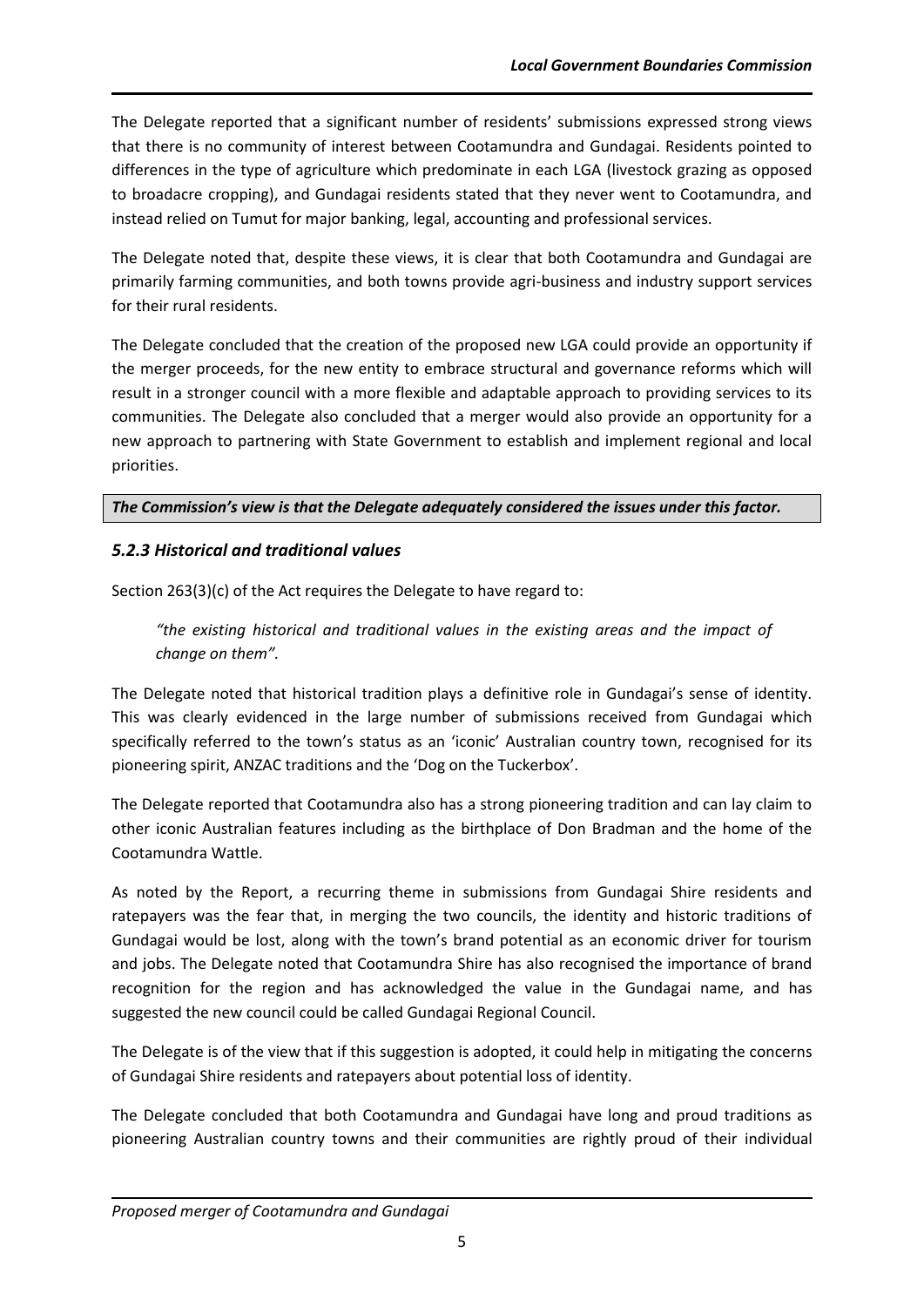histories. However, it was noted that each areas' origins, heritage and rural lifestyles are not vastly different.

*The Commission's view is that the Delegate adequately considered the issues under this factor.*

# *5.2.4 Attitudes of residents and ratepayers*

Section 263(3)(d) of the Act requires the Delegate to have regard to:

*"the attitude of the residents and ratepayers of the areas concerned".*

The Delegate's Report noted that the views expressed by residents of Gundagai Shire at public meetings and in written submissions were almost unanimously opposed to the proposal and were very strongly felt. Common themes included fear of losing their community, fear that the town would die, and that basic services and facilities would no longer exist without the support of their own existing Council. The proposed merger was seen almost exclusively as a "takeover" of Gundagai Shire by Cootamundra Shire. The Delegate also noted the results of surveys undertaken by Gundagai Shire Council which showed that around 90% of those surveyed disagreed with the merger proposal and a majority supported the Council's stance that the Council should stand alone.

The Delegate considered the attitude of Cootamundra Shire residents, which were found to be vastly different. The Report noted that most residents were supportive of the need for mergers and were willing to work with Gundagai to make the proposal a success. However, the Delegate noted Cootamundra Shire Council's statement that there is a degree of surprise and disappointment that the work undertaken in developing its original proposal to merge with Harden Shire had been disregarded, and this had led some to express their disillusionment with the current process. The ongoing opposition of Gundagai has also created concerns among Cootamundra residents as to the likely viability of the merger.

The Delegate concluded that although the attitude of most residents who made submissions from Gundagai Shire was against the merger proposal, and those from Cootamundra Shire expressed concerns about its potential success, they represented only a small percentage of the overall population.

#### *The Commission's view is that the Delegate adequately considered the issues under this factor.*

# *5.2.5 Elected representation*

Section 263(3)(e) of the Act requires the Delegate to have regard to:

*"the requirements of the area concerned in relation to elected representation for residents and ratepayers at the local level, the desirable and appropriate relationship between elected representatives and ratepayers and residents and such other matters as it considers relevant in relation to the past and future patterns of elected representation for that area".*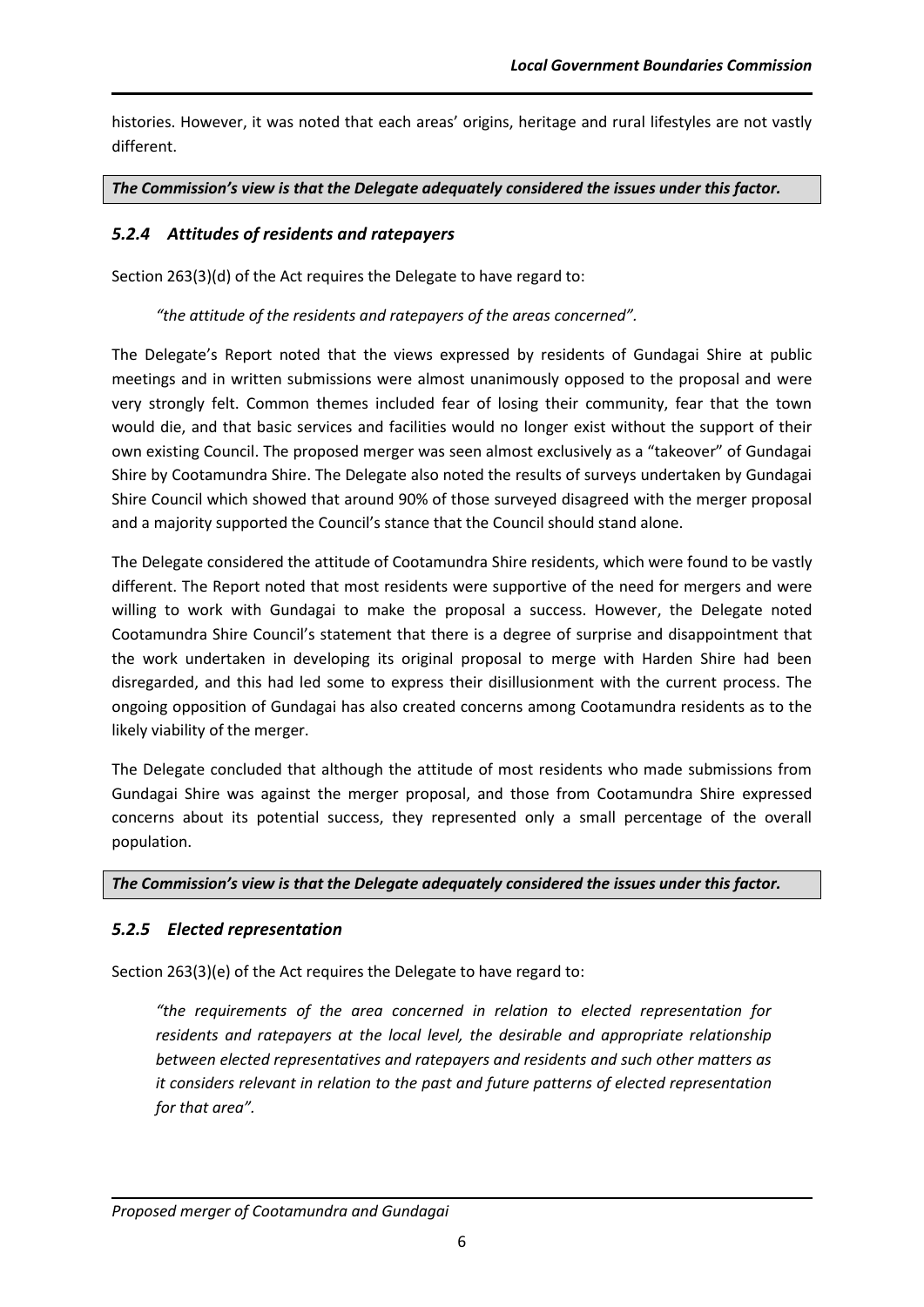The Delegate noted that the issue of electoral representation was almost exclusively of concern to residents of Gundagai Shire who felt very strongly that as a town with a smaller population, they would be disenfranchised in the decision making process by having fewer elected representatives on the council of a merged entity.

The Delegate also noted that under a merged council as outlined in the NSW Government proposal, Gundagai Shire's low resident-to-councillor ratio is expected to triple, from one councillor per 469 residents to one councillor for 1,278 residents. Cootamundra's will also increase from one councillor per 861 residents to one councillor for 1,278 residents. The Delegate noted that, while this does represent a reduction of current representation levels, this representational ratio is not excessive, especially in sparsely populated regional areas.

The Delegate concluded that in the event of a merger, both communities will have the opportunity to shape the structure of the new merged entity, including the appropriate number of elected councillors and ratio of representation. The Delegate stated it may be appropriate that, in the event of a new merged entity, the Mayor be elected by the Councillors to serve a minimum two year term.

*The Commission's view is that the Delegate adequately considered the issues under this factor, while noting the limited analysis provided.*

# *5.2.6 Service delivery and facilities*

Section 263(3)(e1) of the Act requires the Delegate to have regard to:

*"the impact of any relevant proposal on the ability of the councils of the areas concerned to provide adequate, equitable and appropriate services and facilities".*

The Report stated that the services provided to their communities by Cootamundra Shire and Gundagai Shire are typical of those carried out by rural/regional councils with small towns and share many similarities.

The Delegate noted that many submissions from Gundagai Shire expressed concern that they would now need to travel long distances in order to access council services and attend council meetings. This was particularly raised by elderly people who were unable to drive. The assumption was that in the event of a merged entity, all council services and processes would move to Cootamundra.

However, the Delegate believed this is not necessarily the case and that given the distance covered under the proposed LGA it would be reasonable to retain full-service offices in both towns to minimise any disadvantage to residents and staff, a suggestion which is supported by Cootamundra. The Delegate further noted that this is already a practice undertaken by many councils who are responsible for covering large areas.

The Delegate's Report reviewed some of the services on offer by both councils and concluded there are a number of similarities which will assist in harmonising services and service delivery across the new LGA.

However, the Delegate also noted the attitude of Gundagai residents who expressed strong views that the proposed merger would affect the close relationship between council and community. He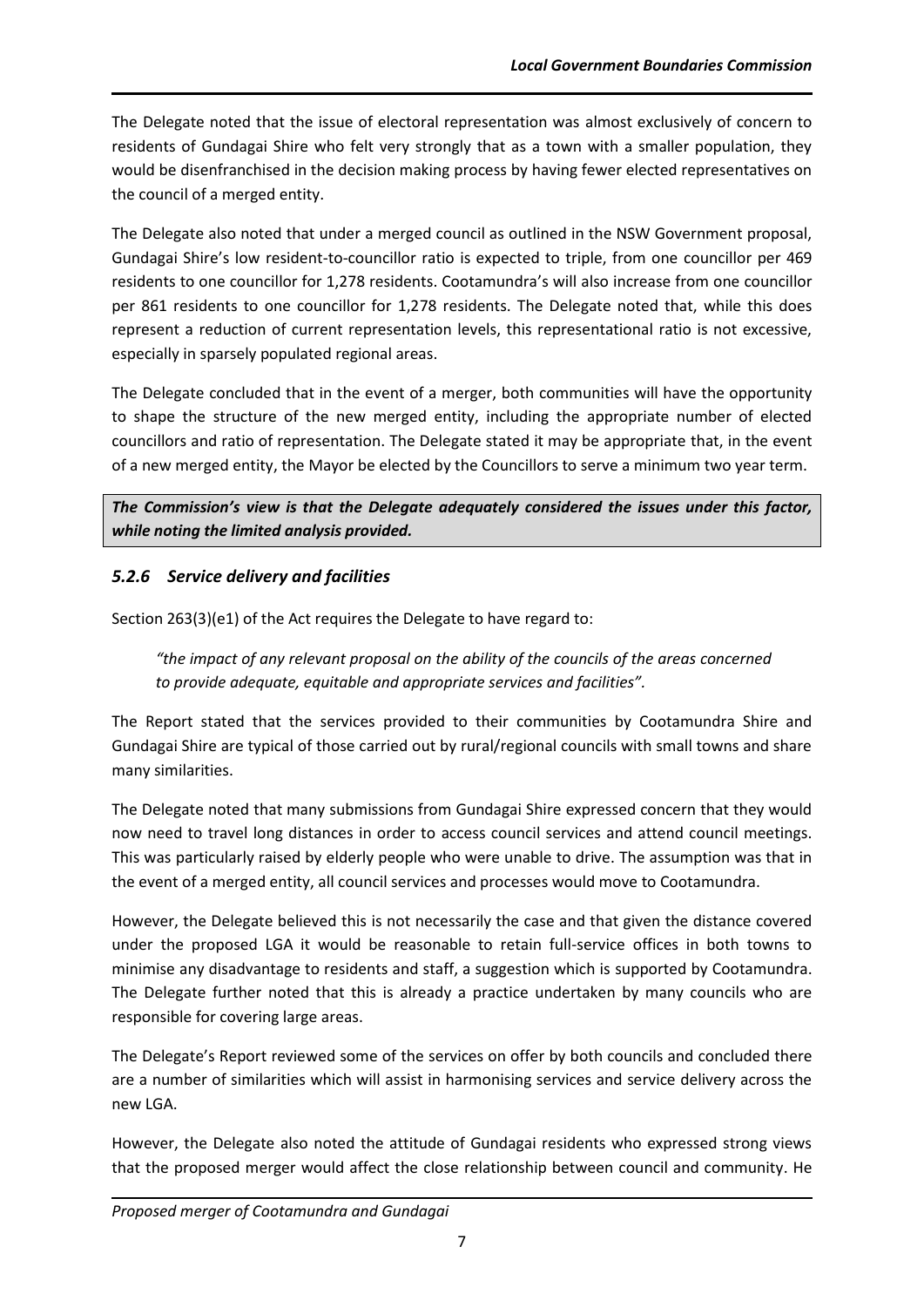further noted additional concerns from Gundagai residents that a remote council would no longer offer the support they currently enjoyed for their community events and programs.

The Delegate considered these points, but concluded that a new council would be able to provide adequate, equitable and appropriate services to the new council area and population.

#### *The Commission's view is that the Delegate adequately considered the issues under this factor.*

#### *5.2.7 Employment impacts on staff*

Section 263(3)(e2) of the Act requires the Delegate to have regard to:

"the impact of any relevant proposal on the employment of the staff by the councils of *the areas concerned".*

The Delegate stated that workforce planning is an important part of the Integrated Planning and Reporting (IPR) provisions under the Act and that under the Government's merger proposal, changes in staffing are expected to deliver approximately \$7million over 20 years.

However, the Delegate also noted that the distance and time taken to travel between the two town centres means it is most likely that two completely separate and almost fully staffed offices will need to be maintained in order to ensure the effective and equitable delivery of services, and that potential reductions in duplication will be restricted to back office and administrative areas.

The Delegate considered the views of Gundagai Shire Council and residents that the merger could have a potentially devastating effect on the town, with the loss of council jobs likely to create a knock-on effect, which would in turn affect local businesses, schools and community groups.

The Delegate noted the employment protections in the Act including section 218CA which has protections for staff in rural centres with 5,000 people or less.

The Delegate concluded there is no reason to believe that Gundagai Shire's fears around job losses and the subsequent negative impact on the town's economy and viability will come to pass in the event that the merger proposal goes ahead. The Delegate noted that there is ample protection for non-senior staff under the Act, and as Cootamundra Shire's submission makes clear, the distance and travel time between the two towns means that the new council is likely to have to run two offices, two depots and two operation teams. This is not unlike other rural council areas. Given these considerations, the Delegate did not consider that the merger proposal will have an adverse impact on the employment of non-senior council staff.

#### *The Commission's view is that the Delegate adequately considered the issues under this factor.*

#### *5.2.8 Rural impacts*

Section 263(3)(e3) of the Act requires the Delegate to have regard to:

*"the impact of any relevant proposal on rural communities in the areas concerned."*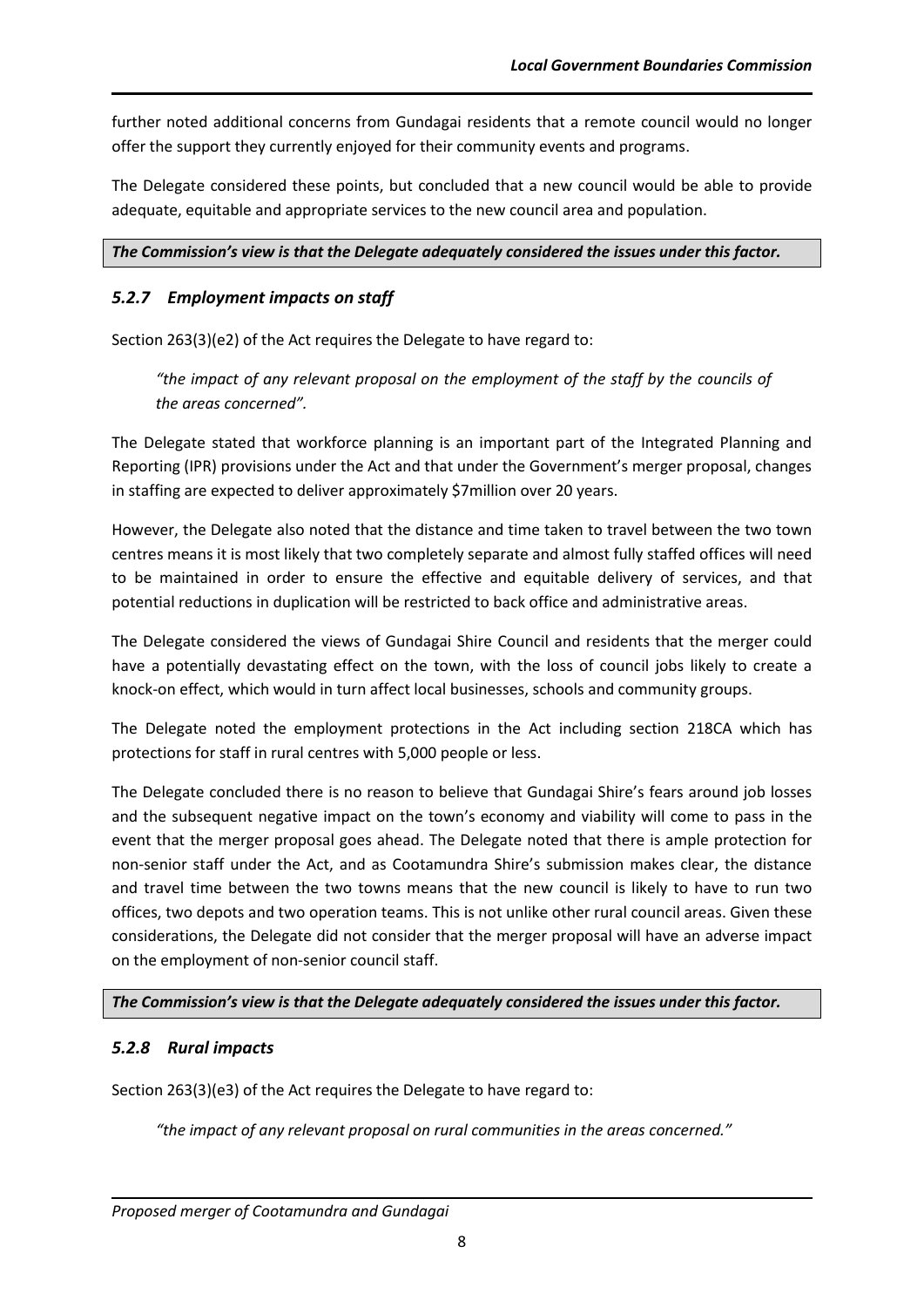The Delegate noted that despite the highly rural nature of the communities and geography, rural impacts or concerns were not a primary concern of the submissions received as part of the Inquiry. Only 7 of the 183 written submissions specifically referred to the impact on rural areas. Several submissions from Gundagai Shire felt their rural areas would be neglected in the event of a merged council and others raised concerns that a new Council would have less regard for maintaining unsealed roads to remote properties. Issues around different rating structures between the two existing councils were also mentioned, amid concerns of the impact of inconsistency on existing farmlands.

The Delegate concluded that given the similarities between the two councils, and the synergies which could be achieved in managing the rural and farmland issues as part of their overall Community Strategic Plans and IPR requirements of the Act, it would appear the potential for negative impacts in the event of a merger is not significant.

*The Commission's view is that the Delegate adequately considered the issues under this factor, while noting the limited analysis provided.*

#### *5.2.9 Wards*

Section 263(3)(e4) of the Act requires the Delegate to have regard to:

*"in the case of a proposal for the amalgamation of two or more areas, the desirability (or otherwise) of dividing the resulting area or areas into wards".*

The Delegate reported that although many submissions raised concerns about how to achieve fair and equitable electoral representation, very few specifically addressed the subject of wards. In the past both Cootamundra Shire and Gundagai Shire have opposed the creation of wards, on the grounds that councillors should represent all residents.

The Delegate noted that, given the concerns raised around equity of electoral representation, there may be scope for the implementation of wards to ensure that no one community is disenfranchised or another given undue influence.

The Delegate concluded that although the issue of wards would be a matter for the new council in the event the merger goes ahead, given the opposition to wards by Cootamundra and Gundagai Shires and the difficulty in determining equitable representation on a geographic basis, it would seem unnecessary and potentially divisive to require wards.

#### *The Commission's view is that the Delegate adequately considered the issues under this factor.*

#### *5.2.10 Opinions of diverse communities*

Section 263(3)(e5) of the Act requires the Delegate to have regard to:

*"in the case of a proposal for the amalgamation of two or more areas, the need to ensure that the opinions of each of the diverse communities of the resulting area or areas are effectively represented".*